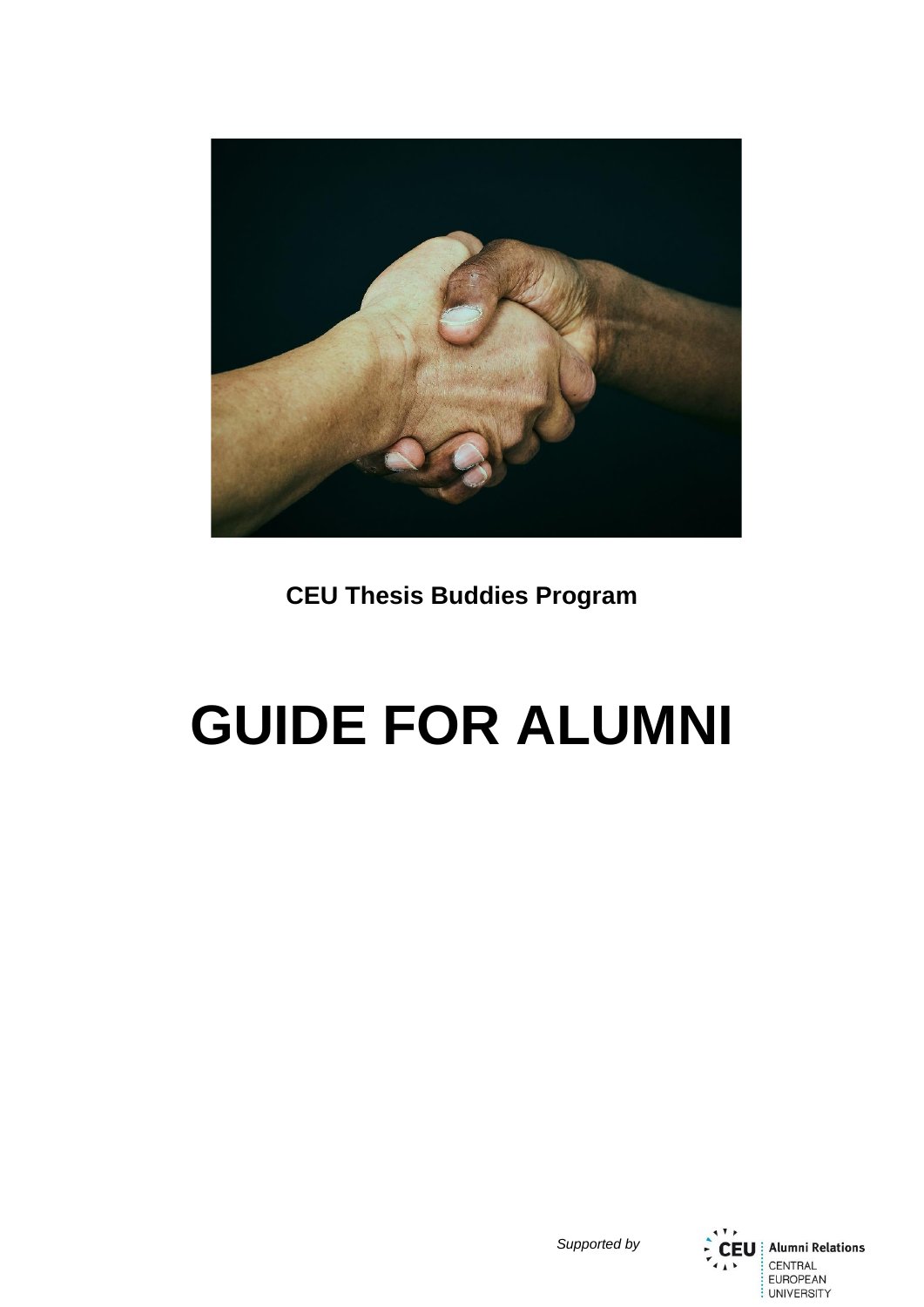## **Welcome & Introduction**

Welcome and thank you for participating in the CEU Thesis Buddies program! This program offers you the opportunity to form relationships with current students, and exchange valuable academic and career advice.

## **Who is a Thesis Buddy?**

A "thesis buddy" is a CEU alum who helps graduating students through their thesis writing process. Thesis Buddies do not substitute students' official thesis supervisors, nor are they expected to provide significant feedback on the actual thesis topic. A Buddy's role is that of a support person, to check in with the student regularly, occasionally proofread, and help the student reach milestones and overcome writer's block if necessary. More substantial feedback and proofing, by an alum with expertise on the subject, is welcome but not obligatory.

There are many benefits to being a Thesis Buddy:

- Helping a current student through a difficult period in their academic journey
- Enhancing your own mentoring, advising, and reflection skills
- Connecting with other alumni volunteers
- Being recognized as a [CEU Alumni Volunteer](https://alumni.ceu.edu/volunteer-recognition)

## **Program Details**

The Thesis Buddy program begins with matching you to a student and allows you to connect until the student's thesis is submitted. While the program has a specific end date (June 1) you are welcome to continue the relationship for however long a time you pre-determine with your student buddy (e.g. if the student gets an extension on thesis submission). At the end of the program, you will be asked to provide feedback on the program overall and your experience with it.

#### **Communication Methods**

Communication between buddies is flexible and can span a variety of methods including direct messages on social media, email, phone call or text, video call etc. You can set up the communication channels and frequency with your student buddy.



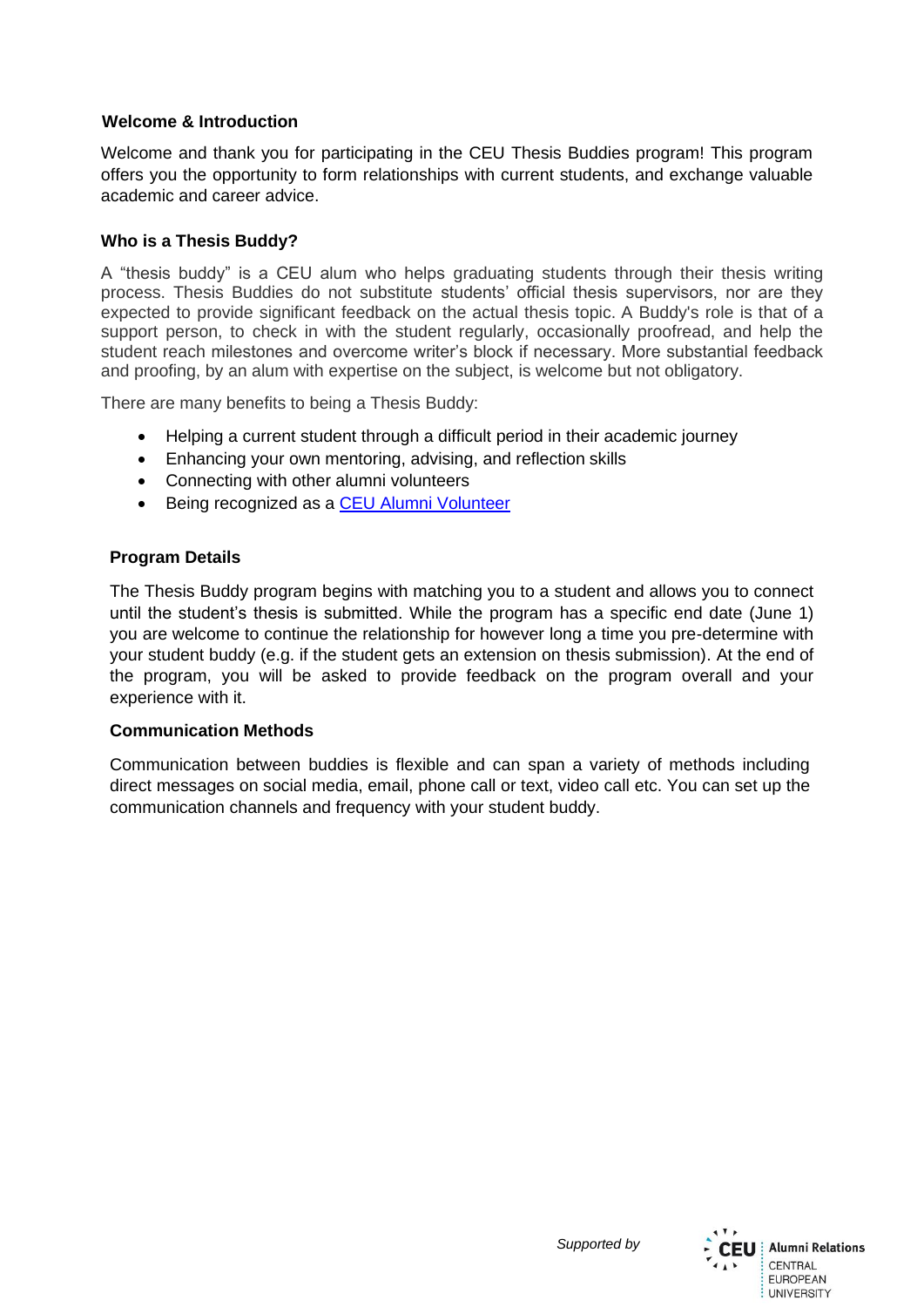## **BUDDY ROLES & EXPECTATIONS**

## **Thesis Buddy Roles & Responsibilities:**

For the duration of the relationship, we expect that alumni buddies will do the following:

- Remain reliable and trustworthy and build a rapport with your student buddy.
- Establish and maintain appropriate boundaries.
- Be encouraging, supportive, patient, tolerant, and inspiring.
- Commit to the program for the duration agreed on by both parties (typically this is for the length of the program).
- Engage with your student buddy regularly throughout the program and sustain the frequency of contact agreed between you and your student buddy and notify the student in a timely manner of any changes or cancellations to any communications previously agreed upon.
- Inform [Alumni Volunteer Programs Coordinator](mailto:khodzharovan@ceu.edu) of any conflict or intention to withdraw from the program.

## **Thesis Buddies do not:**

- Replace the student's official supervisor.
- Provide substantial subject matter expertise on the thesis topic or detailed feedback on the draft, unless willing to do so.
- Pass on confidential information shared by their student buddy.
- Adopt a domineering stance or make the student's decisions for them.
- Undermine the confidence of their student or pass judgement.
- Use the student's position to take advantage.



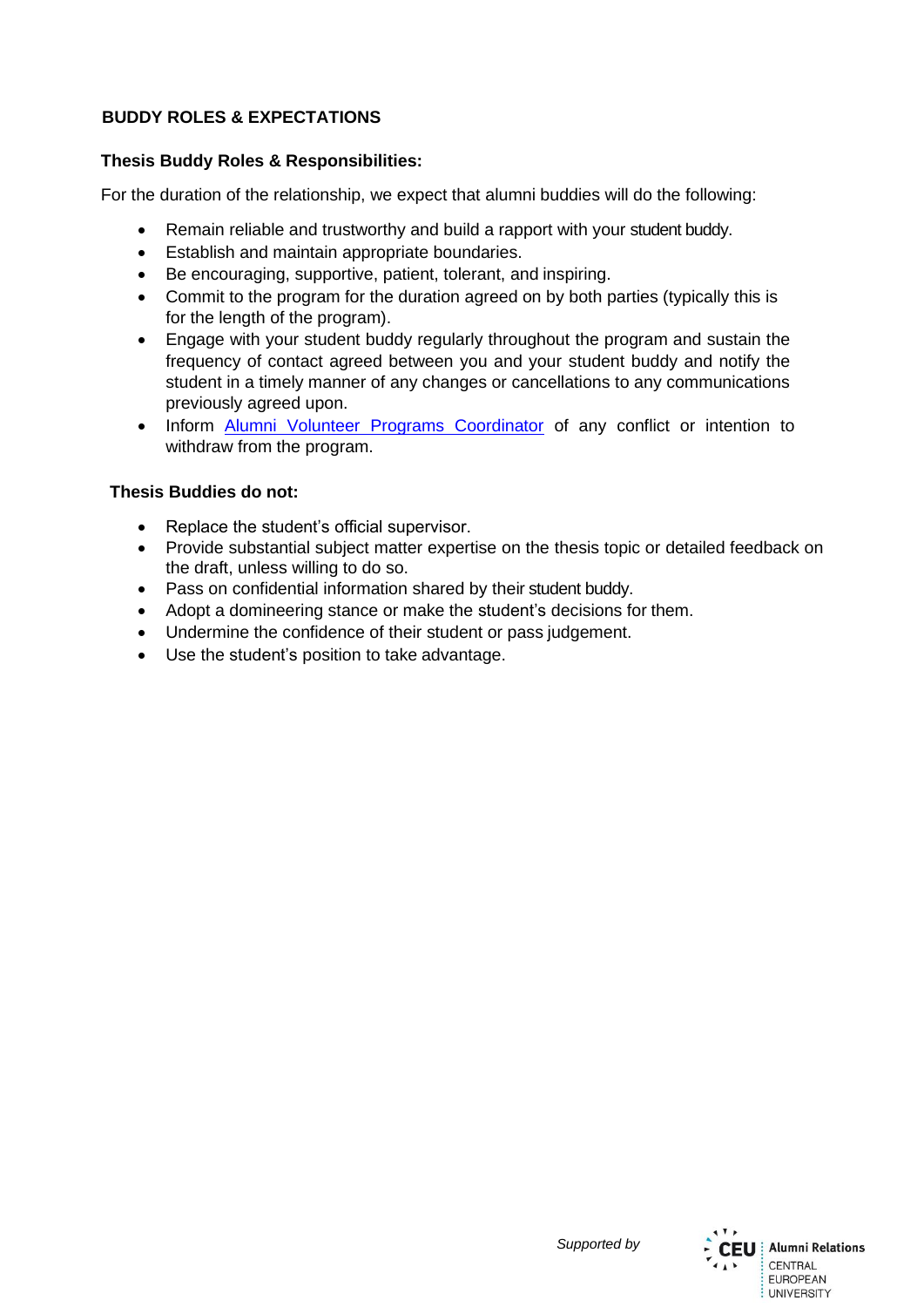To get started as a Thesis Buddy, you need to create your Thesis Buddy profile on our matching platform. Please consult the following technical guide to ensure a smooth process.

## **Creating your Thesis Buddy profile**

- 1. Use [this link](https://ceuedu.sharepoint.com/:l:/s/AlumniRelationsOffice/FKtrSxjZbDNGuTSXf9nfP7ABahHWrlLrxvuNnH4uZOOylQ?e=YjnZFE) to access the platform.
- 2. Click the **"+New"** button to start creating your profile.



**Thesis Buddy Program** 

3. The following window will pop up – please fill in the required fields

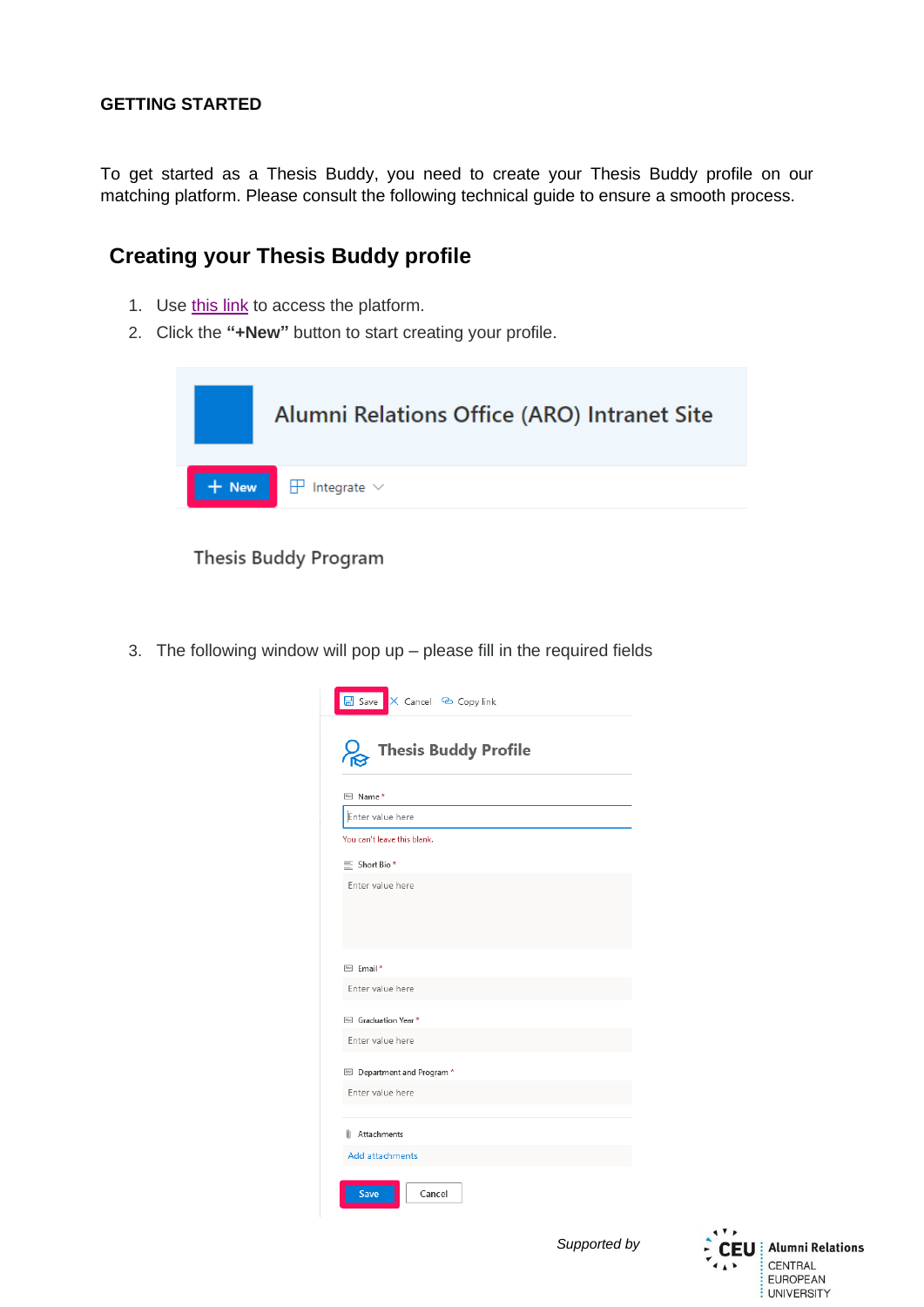By clicking on '**Add attachment**s', you can add a single **profile picture** (preferably in JPG or PNG format, not larger than 5MBs) and then **click the 'Save' button** (you can either click the top or bottom one).

NOTE: The more information you can provide in your short bio, the better are your chances for a successful match (but keep it to 100 words).

4. When saving was successful, you should see your profile appear right after the pop-up has closed (see how it should look below on screenshot), however, it will not show your profile picture yet and it will disappear in a few minutes – don't worry, that's normal, an automation process will finalize your profile and you can close this browser tab/window.



5. Within 15 minutes, you should receive two emails from 'CEU Alumni' to the address you have provided when creating your profile (**please check your spam folders as well**, some email providers tend to consider these messages as spam). The first email is a notification about successful profile creation, the second contains a secure link to your profile – please save this email, you'll be able to edit or delete your profile through this email and link. Your profile is now ready - later on, once a student wants to match with you, you'll also receive an email notification about that through our system.

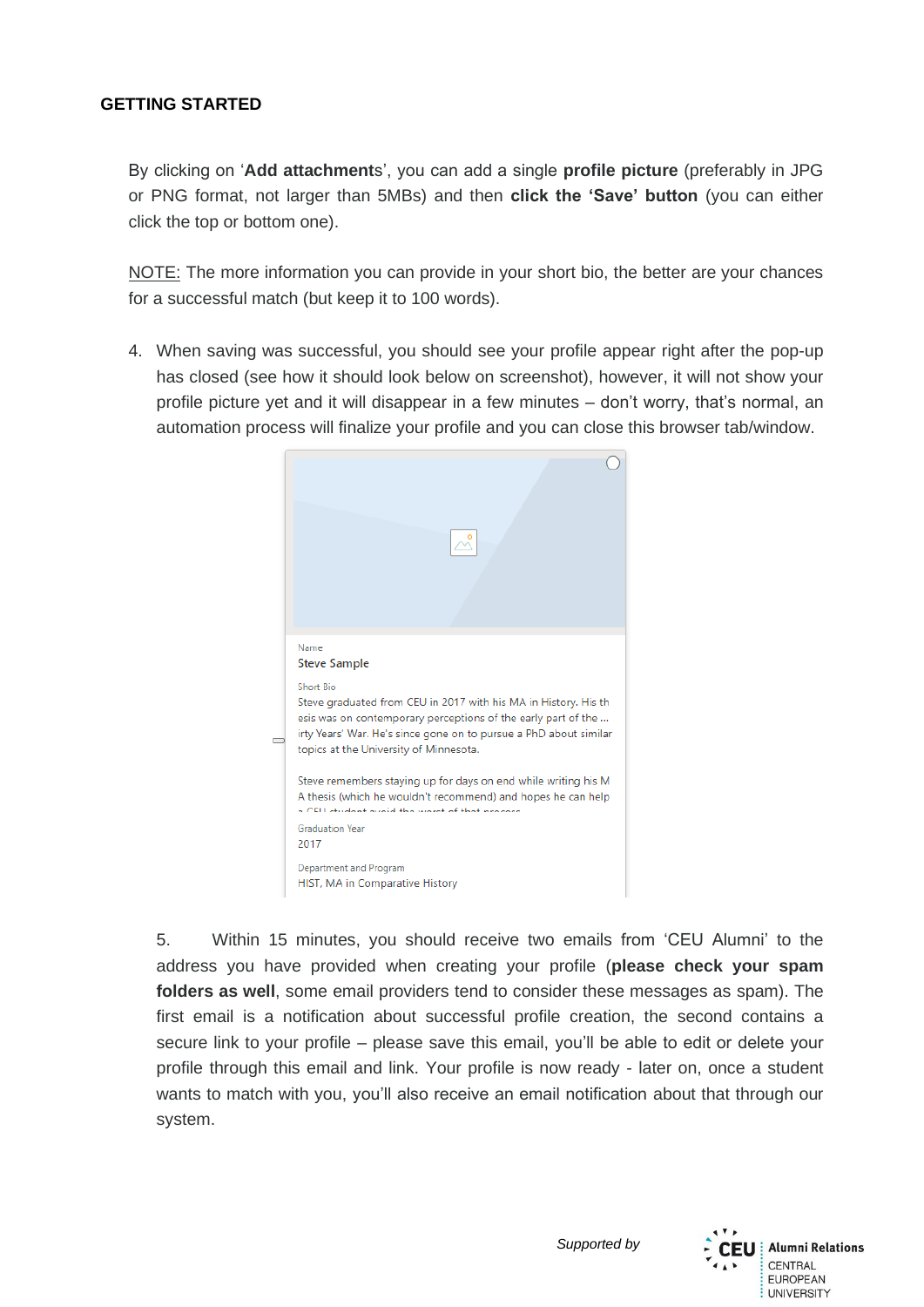|  | $\Box$ $\forall$ CEU Alumni                  | <b>CEU Alumni shared "Steve Sample" with you.</b> - CEU Alumni shared a list item |
|--|----------------------------------------------|-----------------------------------------------------------------------------------|
|  | $\Box \Box \quad \Leftrightarrow$ CEU Alumni | Thank you for creating your Thesis Buddy profile - Dear Steve Sample, Thank       |

# **Editing or deleting your Thesis Buddy profile**

It is possible to edit profile details or delete the profile altogether after you have created it.

NOTE: **your email address cannot be changed on your profile after you have created it**, if you want to change that, please contact [CEU Alumni.](mailto:alumni@ceu.edu)

1. If you want to edit your profile, you can do that through the second email that you have received after profile creation. The subject of that email is '**CEU Alumni shared "***[Your Name]***" with you**' and if you open it, it will look like this – just click on 'Open' within the email.



**2.** This will open a new tab and prompt you with this screen – **please enter your email address and click 'Next'.**

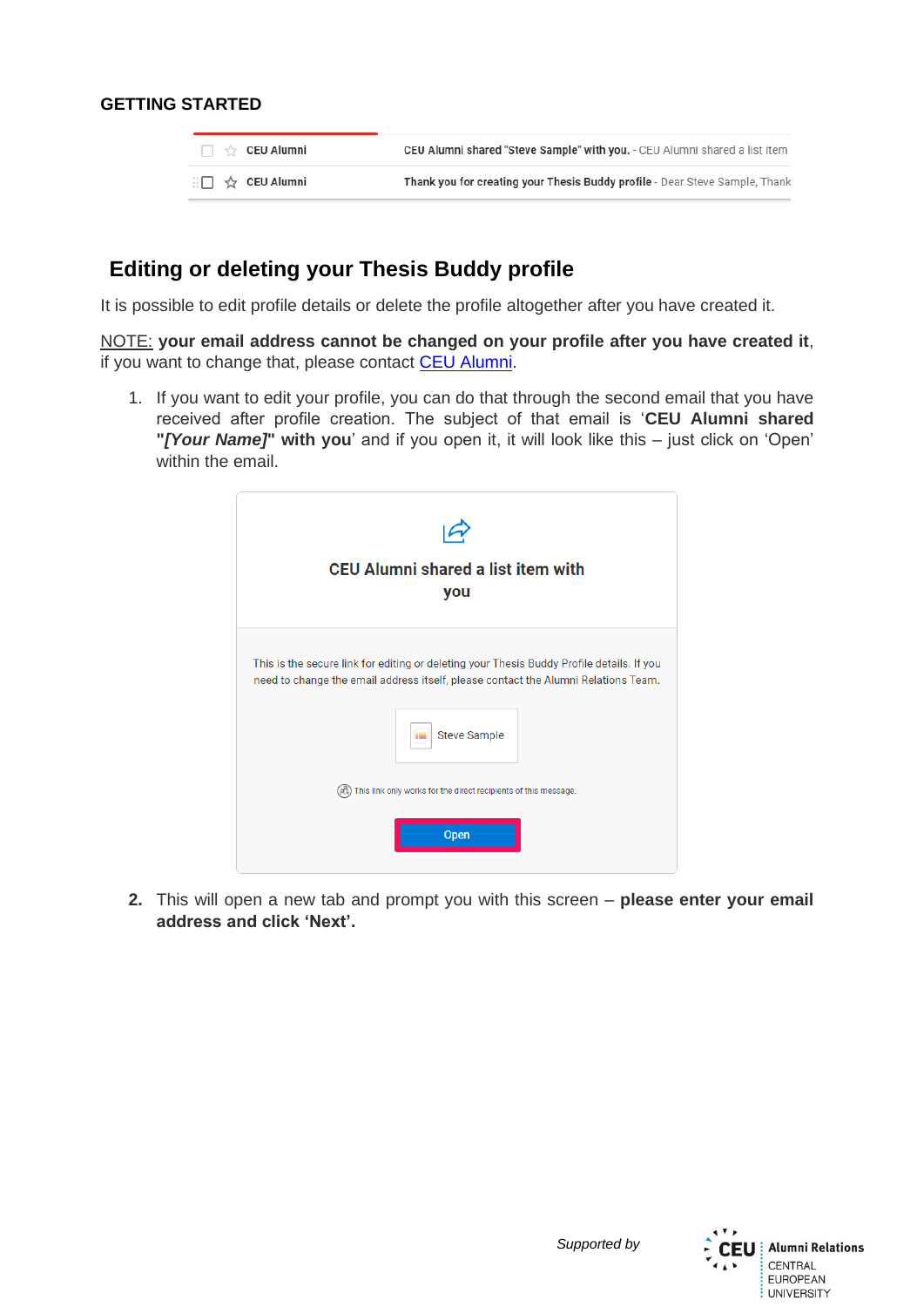| Verify Your Identity                                                                                                               |  |
|------------------------------------------------------------------------------------------------------------------------------------|--|
| You've received a secure link to:                                                                                                  |  |
| <b>Steve Sample</b>                                                                                                                |  |
| To open this secure link, we'll need you to enter<br>the email that this item was shared to.                                       |  |
| <b>ter</b> email                                                                                                                   |  |
| <b>Next</b>                                                                                                                        |  |
| By clicking Next you allow Central European University<br>to use your email address in accordance with their<br>privacy statement. |  |

**NOTE**: If you get a Microsoft login screen when trying to open the link, your email is probably associated with a Microsoft service – enter the email address that you are using into the login field and click 'Next'. If you are using Gmail, allow to authenticate with Gmail, if you are using any other email service, enter the password for your email account. If it still does not let you in, or you encounter technical difficulties related to that, please send an email with a screenshot and a short issue description to [CEU](mailto:helprequest@ceu.edu)  [Helprequest.](mailto:helprequest@ceu.edu)

3. Once you clicked 'Next', you will shortly receive an email with a code to your email address from '**SharePoint Online'** (again, look for the message in your spam folders as well, these code messages are frequently identified as spam) which will look like this:

| SharePoint Online <no-reply@sharepointonline.com></no-reply@sharepointonline.com>                                                      |  |  |  |  |  |  |  |  |  |
|----------------------------------------------------------------------------------------------------------------------------------------|--|--|--|--|--|--|--|--|--|
|                                                                                                                                        |  |  |  |  |  |  |  |  |  |
|                                                                                                                                        |  |  |  |  |  |  |  |  |  |
| <b>SharePoint</b>                                                                                                                      |  |  |  |  |  |  |  |  |  |
|                                                                                                                                        |  |  |  |  |  |  |  |  |  |
|                                                                                                                                        |  |  |  |  |  |  |  |  |  |
| Hello.                                                                                                                                 |  |  |  |  |  |  |  |  |  |
| For security purposes, you must enter the code below<br>ATBdemo. The code will only work for 15 minutes and<br>code will stop working. |  |  |  |  |  |  |  |  |  |
| Account verification code:<br>20822384                                                                                                 |  |  |  |  |  |  |  |  |  |

20822384 is your Microsoft SharePoint

4. Copy the code from the email and the enter it into the **'Enter code'** field, and then click **'Verify'**. You can choose to check the 'Keep me signed in' box.

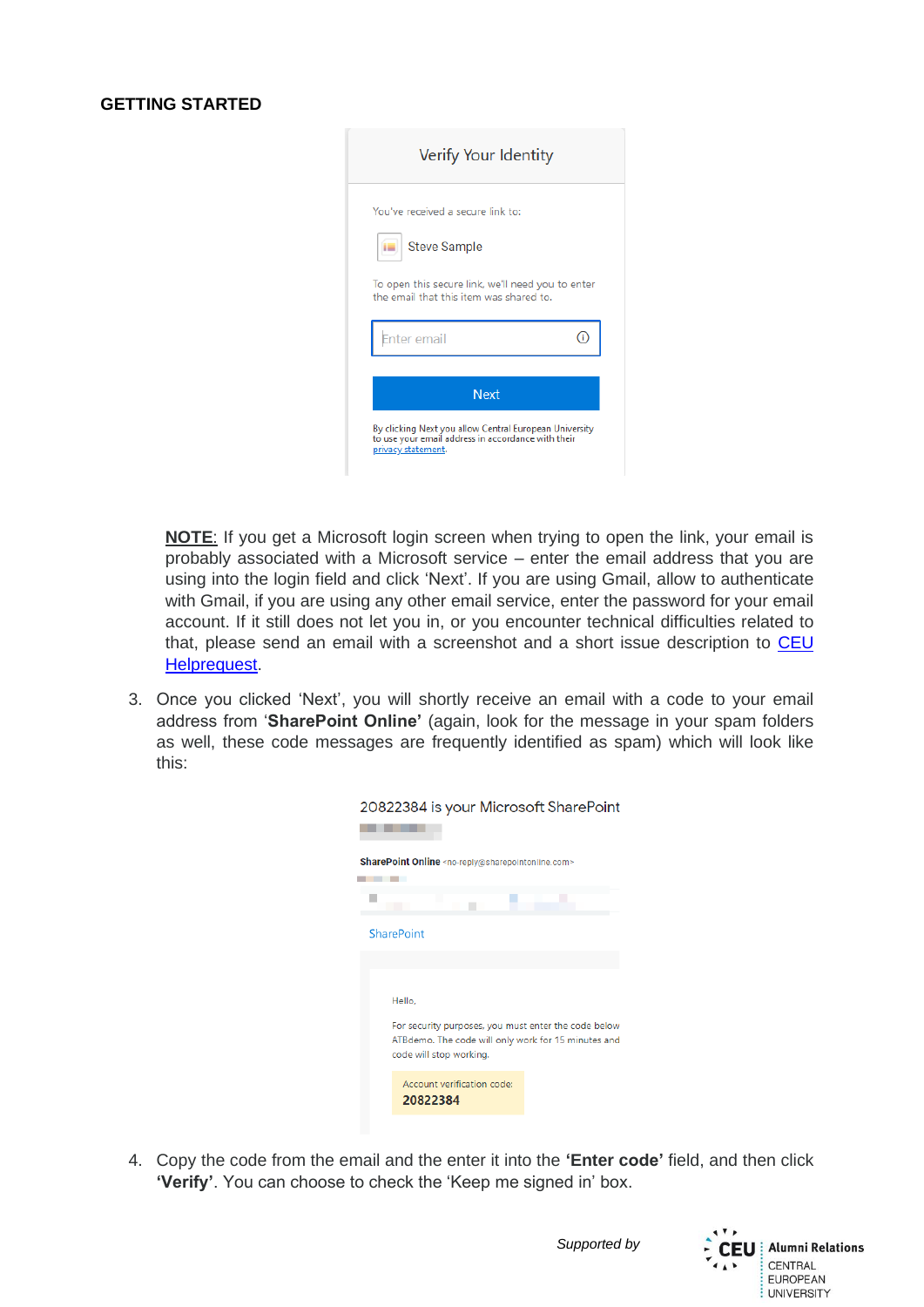| <b>Enter Verification Code</b>                                                            |   |
|-------------------------------------------------------------------------------------------|---|
| You've received a secure link to:                                                         |   |
| <b>Steve Sample</b>                                                                       |   |
| To open this link, enter the code we just emailed<br>to atbtester@freemail.hu. Send again |   |
| Enter code                                                                                | T |
| Verify<br>Keep me signed in                                                               |   |
|                                                                                           |   |

**5.** Your profile should now appear – select it by clicking in the top right corner, and then **click 'Edit' in the menu bar if you want to correct details**, **or 'Delete' if you want to delete the profile.**



#### **Status : Available**



6. If you choose to delete it, you should see the profile disappear and **a status message will appear** in the top right side of the window saying the profile was deleted:

*Supported by*

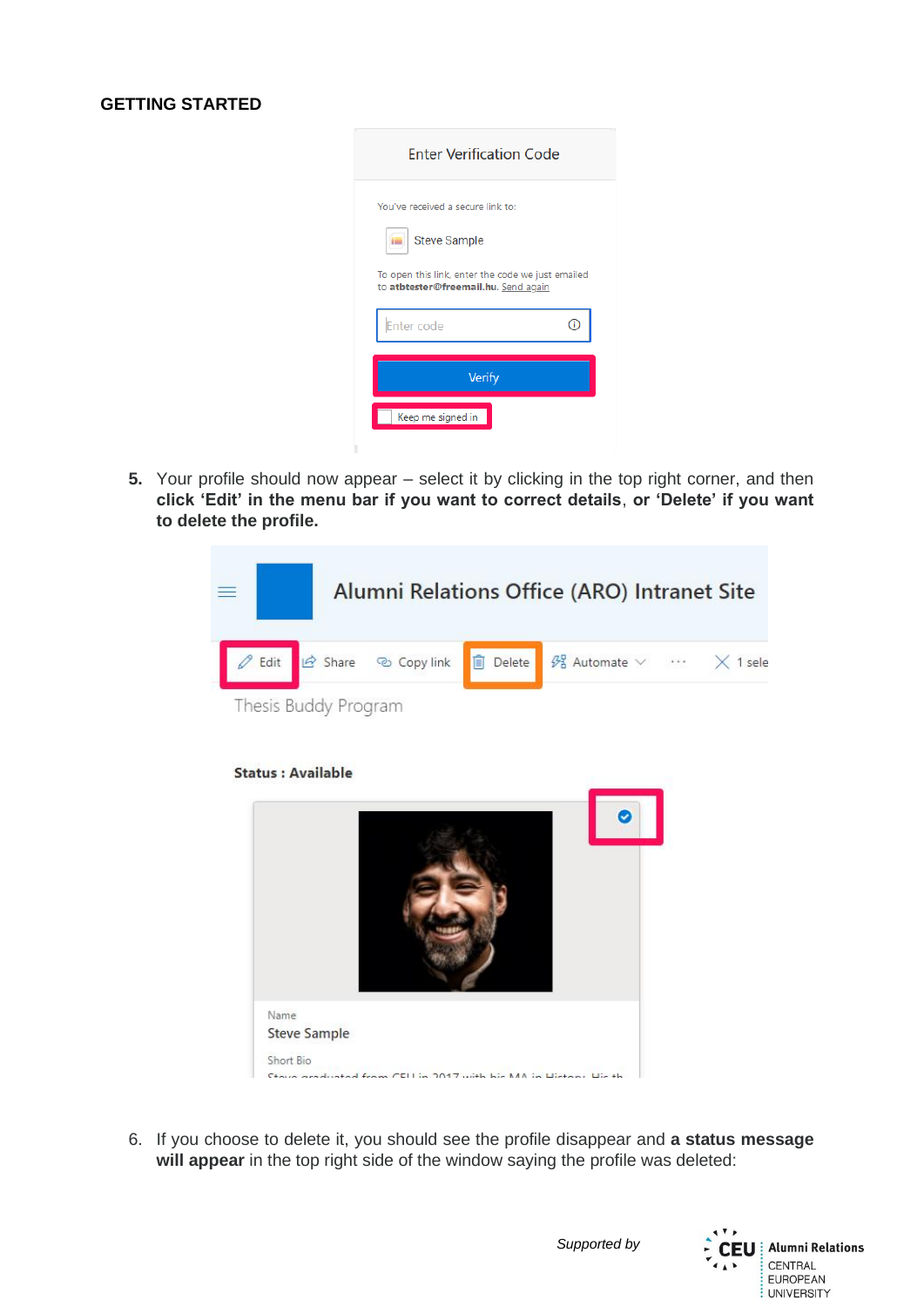

7. If you choose to edit it, **a pop-up will come up where you can edit your details**. **Once you're ready, just click 'Save'.**

NOTE 1: If you want to change your **profile picture**, please **make sure to remove the old picture and then add the new one**. The picture will not update immediately, it usually takes 5-10 minutes for the new picture to appear.

NOTE 2: mentioned earlier in this guide, **your email address cannot be changed here**, you'll see that field populated with '[hidden'] – that's normal, please do not change that, it is set to this value so students can't see that information initially when they are just viewing your profile – **if you need to change your email address, please contact [CEU Alumni.](mailto:alumni@ceu.edu)**

| <b>□</b> Save<br>X Cancel © Copy link                                                                                                                                                                                                      | ⊡ |
|--------------------------------------------------------------------------------------------------------------------------------------------------------------------------------------------------------------------------------------------|---|
| <b>Thesis Buddy Profile</b>                                                                                                                                                                                                                |   |
| Abel Name *                                                                                                                                                                                                                                |   |
| Steve Sample                                                                                                                                                                                                                               |   |
| $\equiv$ Short Bio*                                                                                                                                                                                                                        |   |
| Steve graduated from CEU in 2017 with his MA in History. His thesis was on contemporary perceptions of the early part of the Thirty Years' War.<br>He's since gone on to pursue a PhD about similar topics at the University of Minnesota. |   |
| Steve remembers staying up for days on end while writing his MA thesis (which he wouldn't recommend) and hopes he can help a CEU student                                                                                                   |   |
| Abe Email*                                                                                                                                                                                                                                 |   |
| [hidden]                                                                                                                                                                                                                                   |   |
| Max Graduation Year *                                                                                                                                                                                                                      |   |
| 2017                                                                                                                                                                                                                                       |   |
| Department and Program *                                                                                                                                                                                                                   |   |
| HIST, MA in Comparative History                                                                                                                                                                                                            |   |
| Û<br>Attachments                                                                                                                                                                                                                           |   |
| Steve Sample.png X                                                                                                                                                                                                                         |   |
| Add attachments                                                                                                                                                                                                                            |   |
| <b>Save</b><br>Cancel                                                                                                                                                                                                                      |   |

In case of any technical difficulties at any point of this process, please contact [helprequest@ceu.edu](mailto:helprequest@ceu.edu) and provide them with a short issue description and screenshots, they'll get back to you as soon as they can.

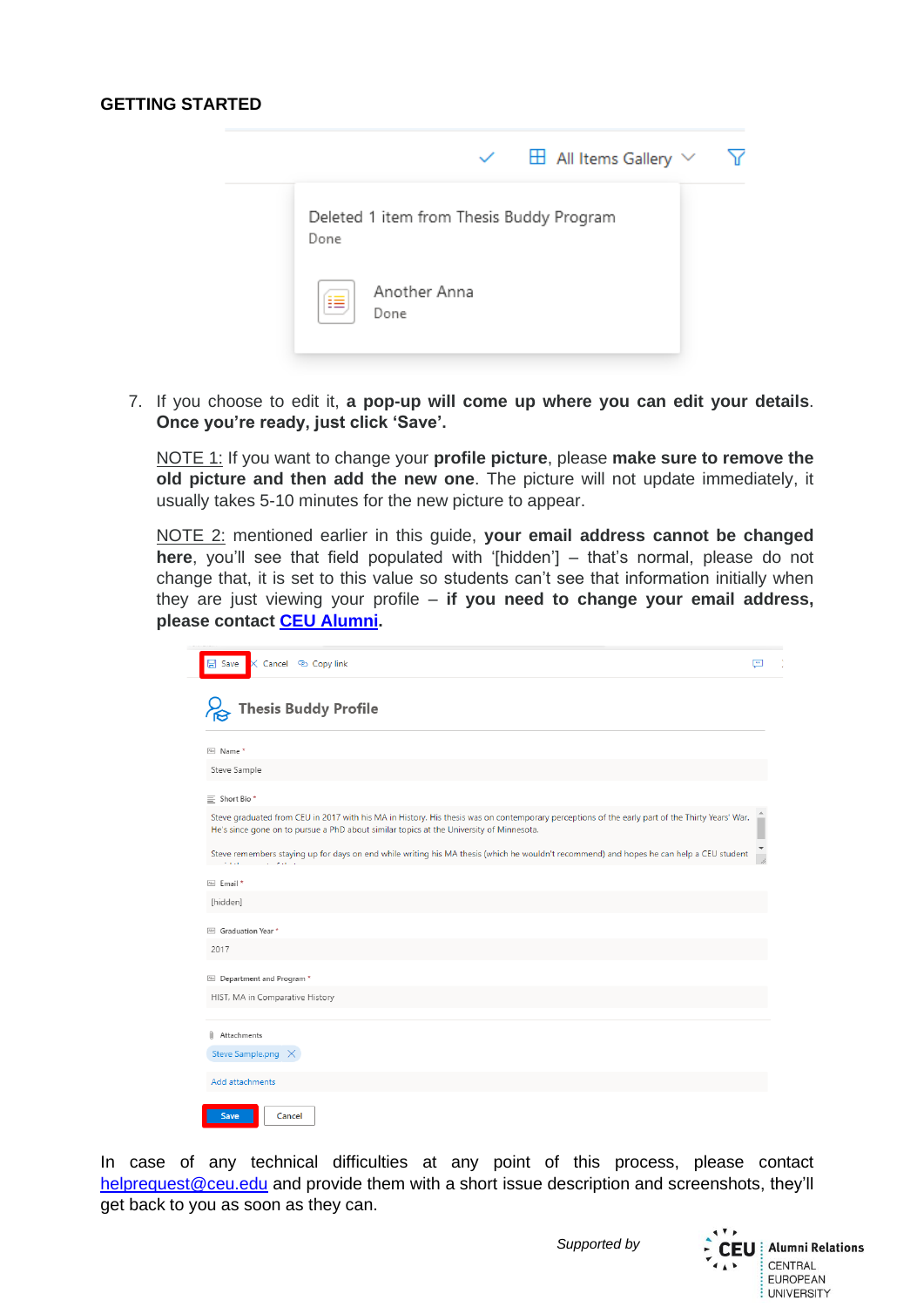#### **Getting matched with a student:**

Students will have access to all Thesis Buddy profiles created on the matching platform so they can choose to approach the alumni that they'd like to be paired with. When a student wants to match with you, you will receive an email with the student's details and the program coordinator in copy. You will then have 10 days to respond to the student and the coordinator if you accept or decline to be their buddy. If you decline a buddy request or fail to respond within 10 days, your profile status will be set to "Available" again so other students can approach you.

Once a successful match is made, you can take the program coordinator out of your communication. At this point, it is recommended that you set up expectations and communication channels for your relationship.



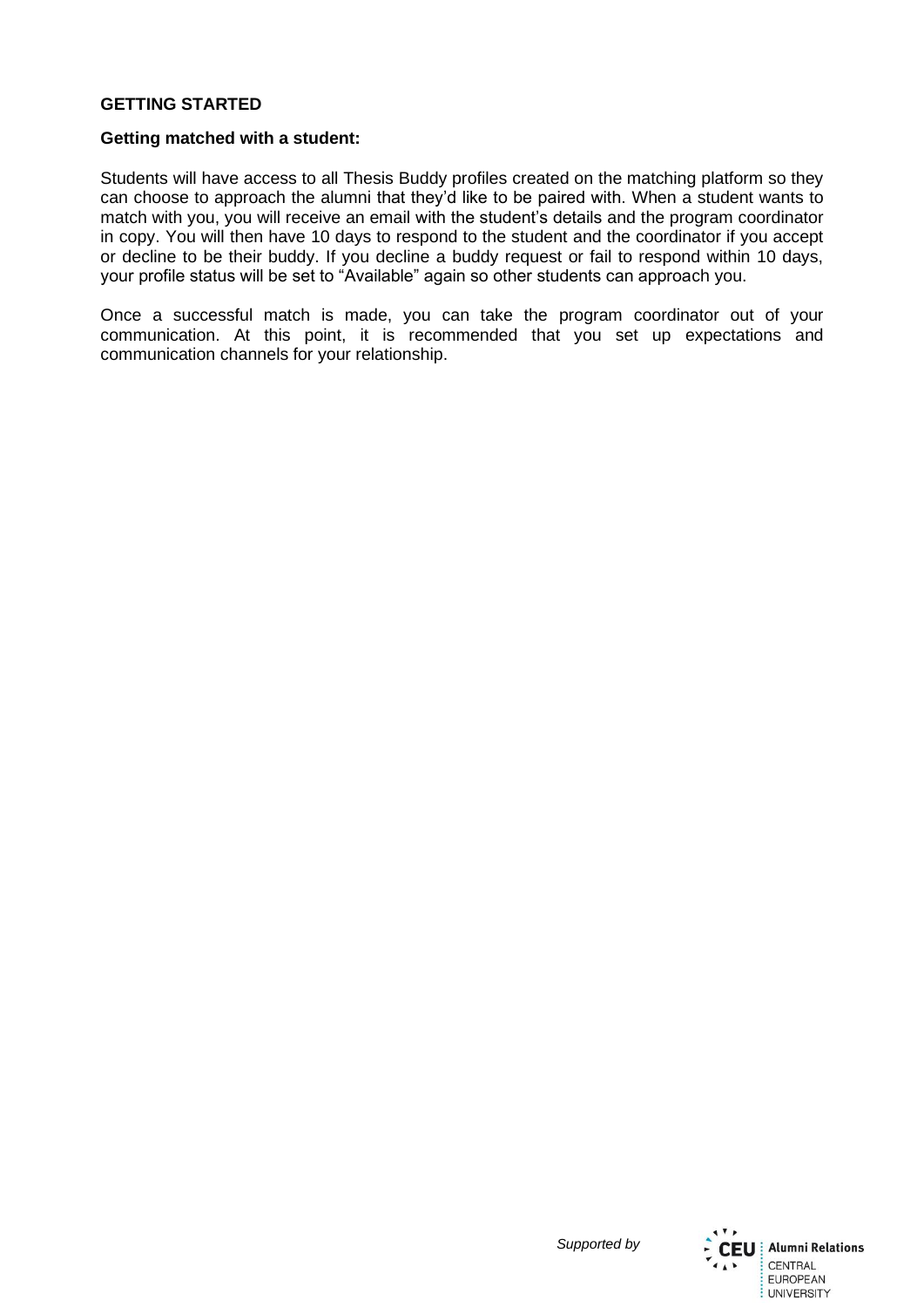## **GOAL SETTING:**

Once you have been successfully paired with your student buddy, we suggest setting up a time for an introductory call. During your introductory call, we recommend defining expectations regarding the **frequency of your sessions, the duration of each session**  (i.e., 45 mins; 1 hour), and a few points on **the guidance you will be providing.** This way, your buddy has some background knowledge to expand upon for the subsequent sessions.

During your introductory call, it's often helpful to get to know your student buddy and help them identify clear goals. Here are some questions you can use to get to know your buddy:

- What areas are you hoping to get help in with your thesis?
- What challenges or uncertainties do you face?
- Can you identify areas for growth and why those areas are especially challenging for you (i.e. sticking to deadlines, writing every day, formulating research questions)?

Also make sure to set clear boundaries with your student buddy. If you are not comfortable reading long drafts and providing substantial feedback on the text and/or topic, make that clear from the onset. Rather use this as an opportunity to serve as an additional layer of accountability for your buddy, not an external supervisor.

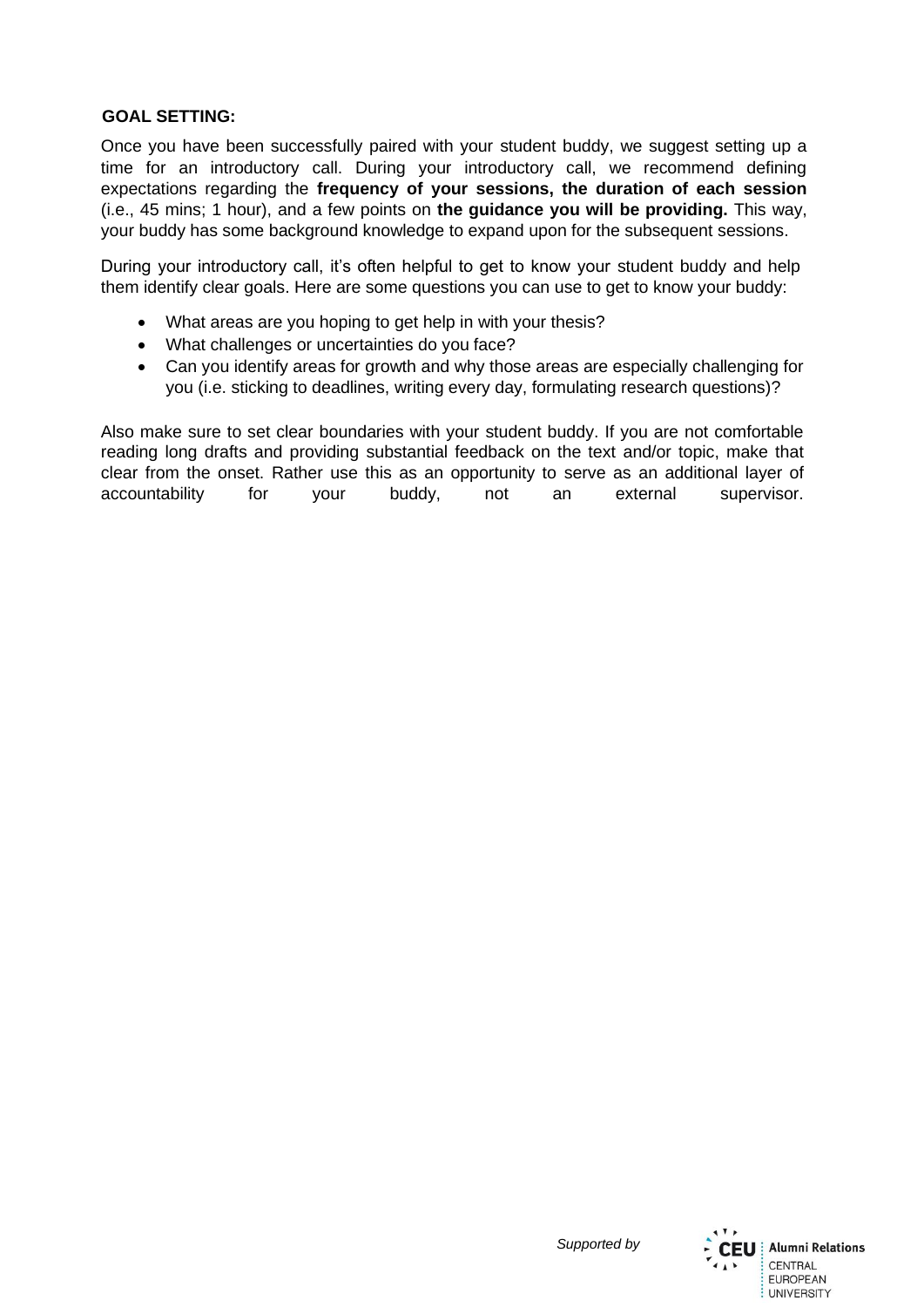## **FREQUENTLY ASKED QUESTIONS**

#### **How am I matched with a student as a Thesis Buddy?**

Students can browse through all available buddy profiles and approach you directly by sending you an email via the platform. You may be approached by several students simultaneously, in which case please make sure to respond to them all, keeping the program coordinator in copy.

#### **What happens if I'm paired with someone and never hear from them?**

If you have reached out to your match and have not heard back from them, please contact Nurangiz at [khodzharovan@ceu.edu](mailto:khodzharovan@ceu.edu) and we'd be happy to help you connect, or find a new connection altogether.

## **My student buddy isn't quite the right fit, even after talking for a couple sessions. What do I do?**

While we recommend trying to still build a rapport with your match, we understand that not every fit will be perfect. Please don't hesitate to reach out to us with details on the situation and we'd be happy to assist, or match you with a new connection.

#### **My student buddy is enthusiastic and I'm hearing from them a little too frequently. What do I do?**

We love our enthusiastic students, but we understand your discomfort, too! Fear not. Revisit your agreement regarding frequency of communications together, or feel free to contact us for assistance.

## **I'm in a match and no longer able to commit to the program. How can I politely bowout?**

Life happens! We get it. We recommend reaching out to your student buddy explaining your new situation, and letting them know you'll be stepping away. Email us and let us know your situation and we will officially end your buddy relationship.

#### **Can I take on more than one student buddy?**

Yes, if you are approached by several students! It is up to you how many students you want to match with.

We also recommend watching [this recording](https://ceu.cloud.panopto.eu/Panopto/Pages/Viewer.aspx?id=7f8b347c-a0c3-4931-96d5-ad0400f9c7b5) of last year's Thesis Buddy onboarding session to get a better understanding of what a Thesis Buddy is supposed to do (please note that the signup process this year is different).